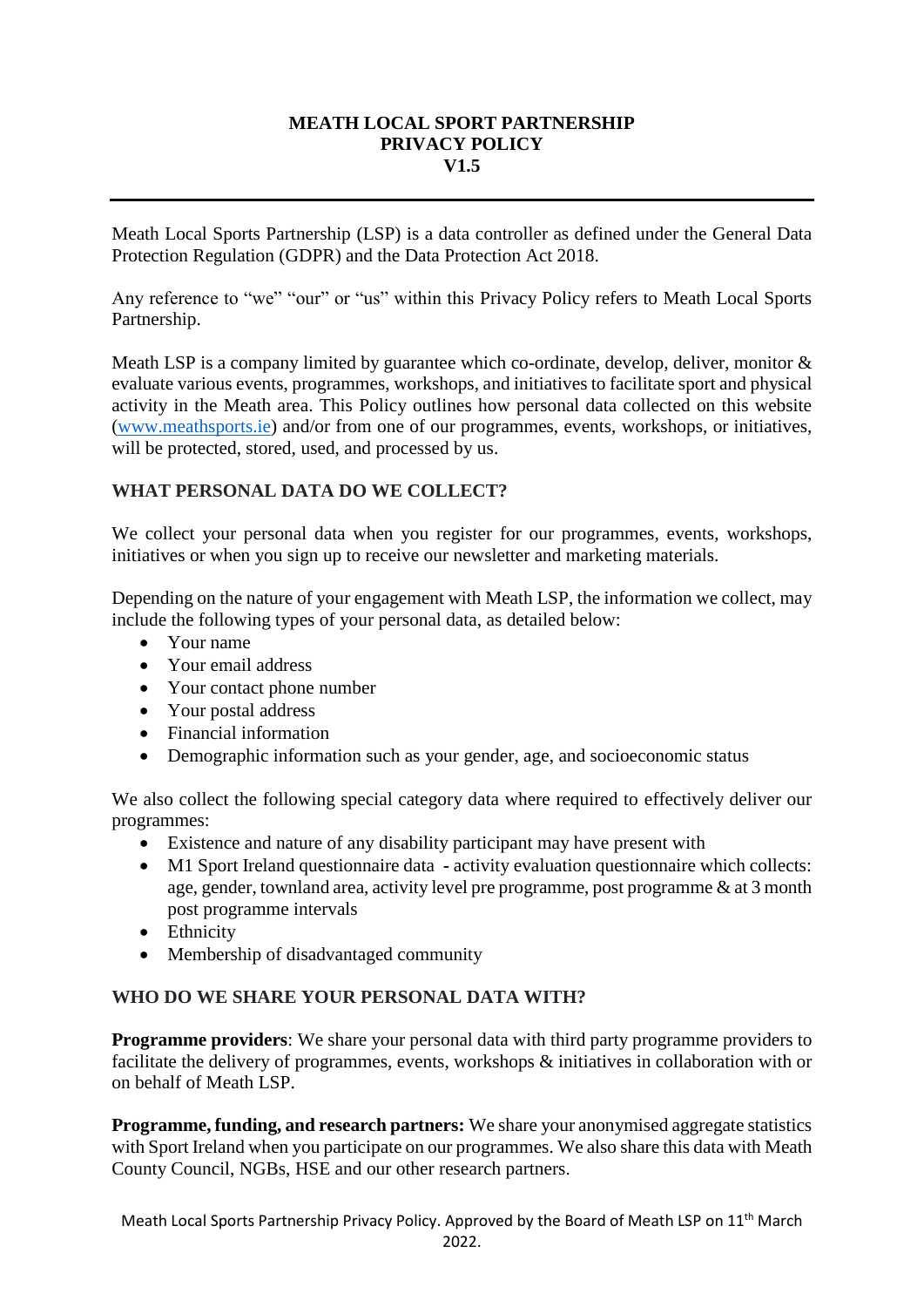**Service providers**: We share your personal data with Meath LSP IT services, cloud providers, CRM providers and our database provider.

**Law enforcement agencies**: We share your personal data with law enforcement agencies, regulatory agencies, and authorised third parties, in response to a verified request relating to a criminal investigation or alleged illegal activity.

# **WHY DO WE COLLECT YOUR PERSONAL DATA?**

We collect your personal data for the following purposes:

- To administer our programmes, events, workshops & sporting initiatives
- To keep you updated on events that you may be interested in
- To monitor, evaluate and track programme participants for gender participation, age groups, socioeconomic considerations, and geographical spread

# **LEGAL BASIS FOR COLLECTING YOUR PERSONAL DATA**

We collect your personal data under the following Article 6 GDPR legal bases

- With your consent
- Based on our legitimate business interests in promoting our programmes and services
- For the performance of our contract with you, where applicable

We collect your special category data under the following Article 9 GDPR legal basis

- With your explicit consent
- For carrying out our obligations and exercising our rights under employment, social security, and social protection law

# **HOW LONG DO WE RETAIN YOUR DATA FOR?**

We only keep your data for as long as necessary to fulfil our purposes of processing. We retain your data that we collect as part of our programmes for 5 years from the date you participated in our programmes. This helps us to keep track of what programmes you might be interested in.

Where you have consented to receiving marketing materials from us, we will retain your contact details until you have withdrawn that consent.

We retain employment data for the duration of employment plus 7 years.

# **YOUR RIGHTS**

You have the following rights in respect of your personal data that we process:

- The right to withdraw consent where that is the basis for processing
- The right to access a copy of any personal information we process about you
- The right to be informed
- The right to erasure
- The right to ask us to correct any information you believe is incorrect or incomplete
- The right to request that your personal data be deleted

Meath Local Sports Partnership Privacy Policy. Approved by the Board of Meath LSP on 11th March 2022.